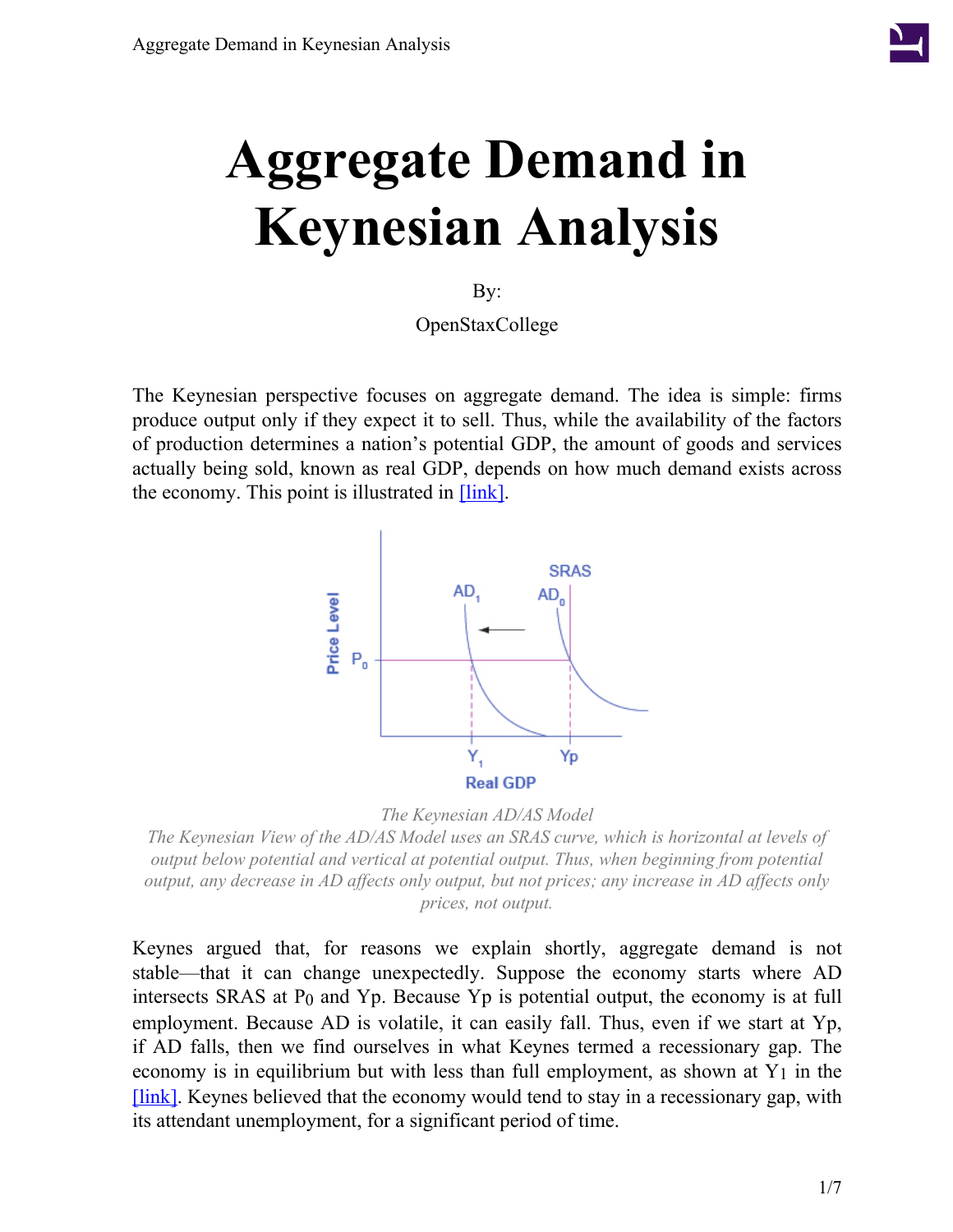In the same way (though not shown in the figure), if AD increases, the economy could experience an inflationary gap, where demand is attempting to push the economy past potential output. As a consequence, the economy experiences inflation. The key policy implication for either situation is that government needs to step in and fill the gap, increasing spending during recessions and decreasing spending during booms to return aggregate demand to match potential output.

Recall from The Aggregate [Supply-Aggregate](/m48739) Demand Model that aggregate demand is total spending, economy-wide, on domestic goods and services. (Aggregate demand (AD) is actually what economists call total planned expenditure. Read the appendix on The [Expenditure-Output](/m48835) Model for more on this.) You may also remember that aggregate demand is the sum of four components: consumption expenditure, investment expenditure, government spending, and spending on net exports (exports minus imports). In the following sections, we will examine each component through the Keynesian perspective.

#### **What Determines Consumption Expenditure?**

Consumption expenditure is spending by households and individuals on durable goods, nondurable goods, and services. Durable goods are things that last and provide value over time, such as automobiles. Nondurable goods are things like groceries—once you consume them, they are gone. Recall from The [Macroeconomic](/m48705) Perspective that services are intangible things consumers buy, like healthcare or entertainment.

Keynes identified three factors that affect consumption:

- Disposable income: For most people, the single most powerful determinant of how much they consume is how much income they have in their take-home pay, also known as disposable income, which is income after taxes.
- Expected future income: Consumer expectations about future income also are important in determining consumption. If consumers feel optimistic about the future, they are more likely to spend and increase overall aggregate demand. News of recession and troubles in the economy will make them pull back on consumption.
- Wealth or credit: When households experience a rise in wealth, they may be willing to consume a higher share of their income and to save less. When the U.S. stock market rose dramatically in the late 1990s, for example, U.S. rates of saving declined, probably in part because people felt that their wealth had increased and there was less need to save. How do people spend beyond their income, when they perceive their wealth increasing? The answer is borrowing. On the other side, when the U.S. stock market declined about 40% from March 2008 to March 2009, people felt far greater uncertainty about their economic future, so rates of saving increased while consumption declined.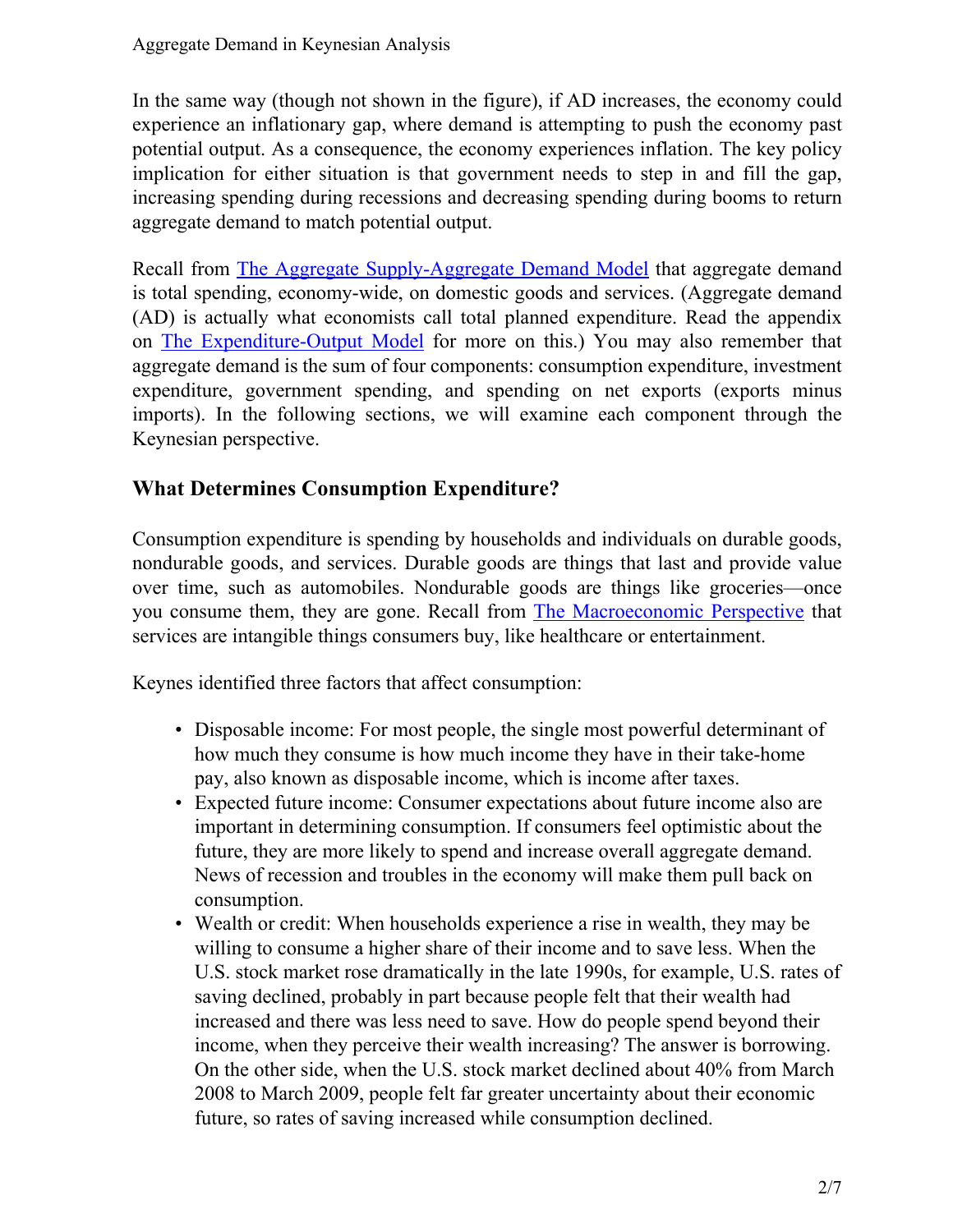Finally, Keynes noted that a variety of other factors combine to determine how much people save and spend. If household preferences about saving shift in a way that encourages consumption rather than saving, then AD will shift out to the right.

Visit this [website](http://openstaxcollege.org/l/Diane_Rehm) for more information about how the recession affected various groups of people.



## **What Determines Investment Expenditure?**

Spending on new capital goods is called investment expenditure. Investment falls into four categories: producer's durable equipment and software, nonresidential structures (such as factories, offices, and retail locations), changes in inventories, and residential structures (such as single-family homes, townhouses, and apartment buildings). The first three types of investment are conducted by businesses, while the last is conducted by households.

Keynes's treatment of investment focuses on the key role of expectations about the future in influencing business decisions. When a business decides to make an investment in physical assets, like plants or equipment, or in intangible assets, like skills or a research and development project, that firm considers both the expected benefits of the investment (expectations of future profits) and the costs of the investment (interest rates).

- Expectations of future profits: The clearest driver of the benefits of an investment is expectations for future profits. When an economy is expected to grow, businesses perceive a growing market for their products. Their higher degree of business confidence will encourage new investment. For example, in the second half of the 1990s, U.S. investment levels surged from 18% of GDP in 1994 to 21% in 2000. However, when a recession started in 2001, U.S. investment levels quickly sank back to 18% of GDP by 2002.
- Interest rates also play a significant role in determining how much investment a firm will make. Just as individuals need to borrow money to purchase homes, so businesses need financing when they purchase big ticket items. The cost of investment thus includes the interest rate. Even if the firm has the funds, the interest rate measures the opportunity cost of purchasing business capital.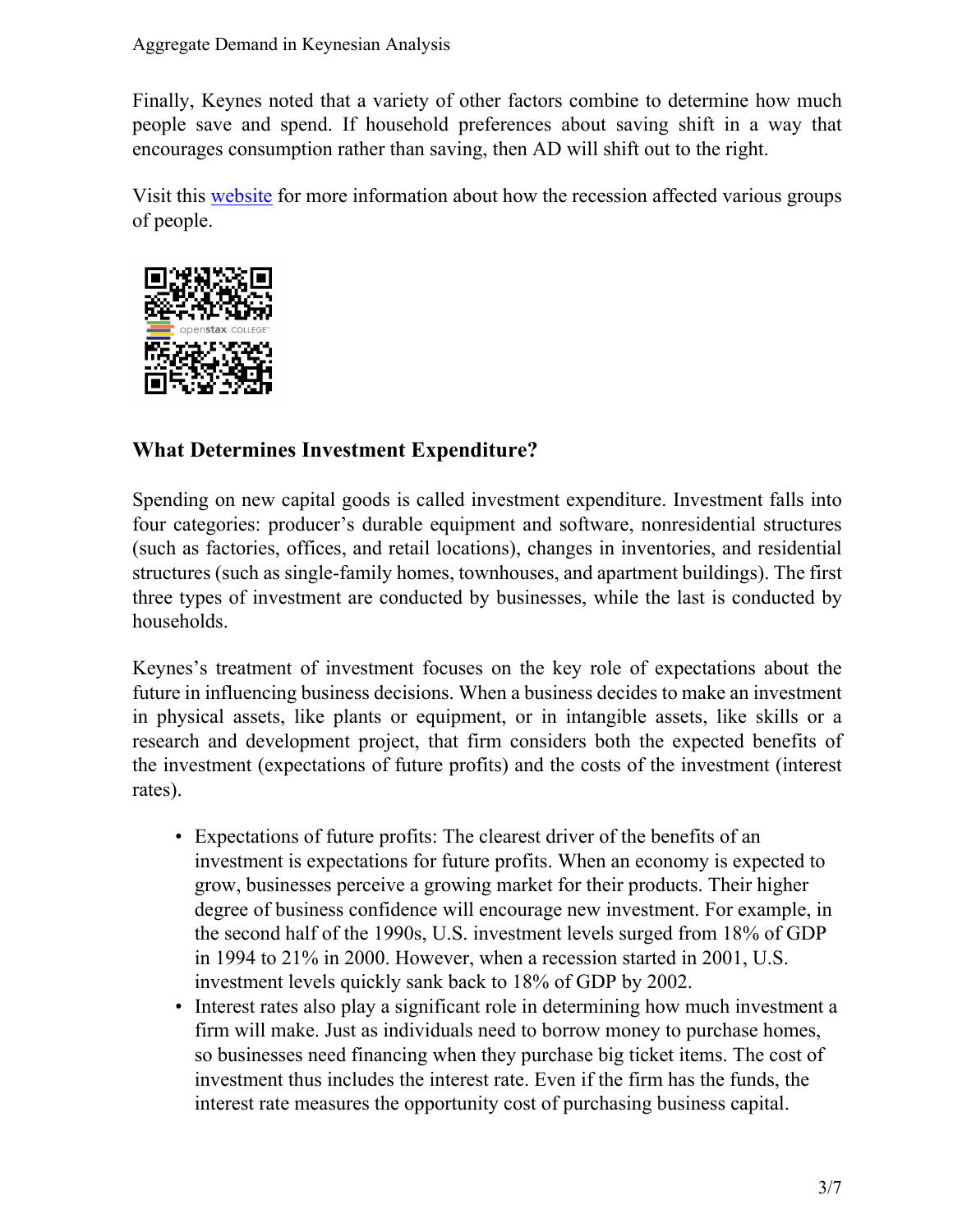Lower interest rates stimulate investment spending and higher interest rates reduce it.

Many factors can affect the expected profitability on investment. For example, if the price of energy declines, then investments that use energy as an input will yield higher profits. If government offers special incentives for investment (for example, through the tax code), then investment will look more attractive; conversely, if government removes special investment incentives from the tax code, or increases other business taxes, then investment will look less attractive. As Keynes noted, business investment is the most variable of all the components of aggregate demand.

## **What Determines Government Spending?**

The third component of aggregate demand is spending by federal, state, and local governments. Although the United States is usually thought of as a market economy, government still plays a significant role in the economy. As we discuss in [Environmental](/m48668) Protection and Negative Externalities and Positive [Externalitites](/m48675) and Public [Goods,](/m48675) government provides important public services such as national defense, transportation infrastructure, and education.

Keynes recognized that the government budget offered a powerful tool for influencing aggregate demand. Not only could AD be stimulated by more government spending (or reduced by less government spending), but consumption and investment spending could be influenced by lowering or raising tax rates. Indeed, Keynes concluded that during extreme times like deep recessions, only the government had the power and resources to move aggregate demand.

## **What Determines Net Exports?**

Recall that exports are products produced domestically and sold abroad while imports are products produced abroad but purchased domestically. Since aggregate demand is defined as spending on domestic goods and services, export expenditures add to AD, while import expenditures subtract from AD.

Two sets of factors can cause shifts in export and import demand: changes in relative growth rates between countries and changes in relative prices between countries. The level of demand for a nation's exports tends to be most heavily affected by what is happening in the economies of the countries that would be purchasing those exports. For example, if major importers of American-made products like Canada, Japan, and Germany have recessions, exports of U.S. products to those countries are likely to decline. Conversely, the quantity of a nation's imports is directly affected by the amount of income in the domestic economy: more income will bring a higher level of imports.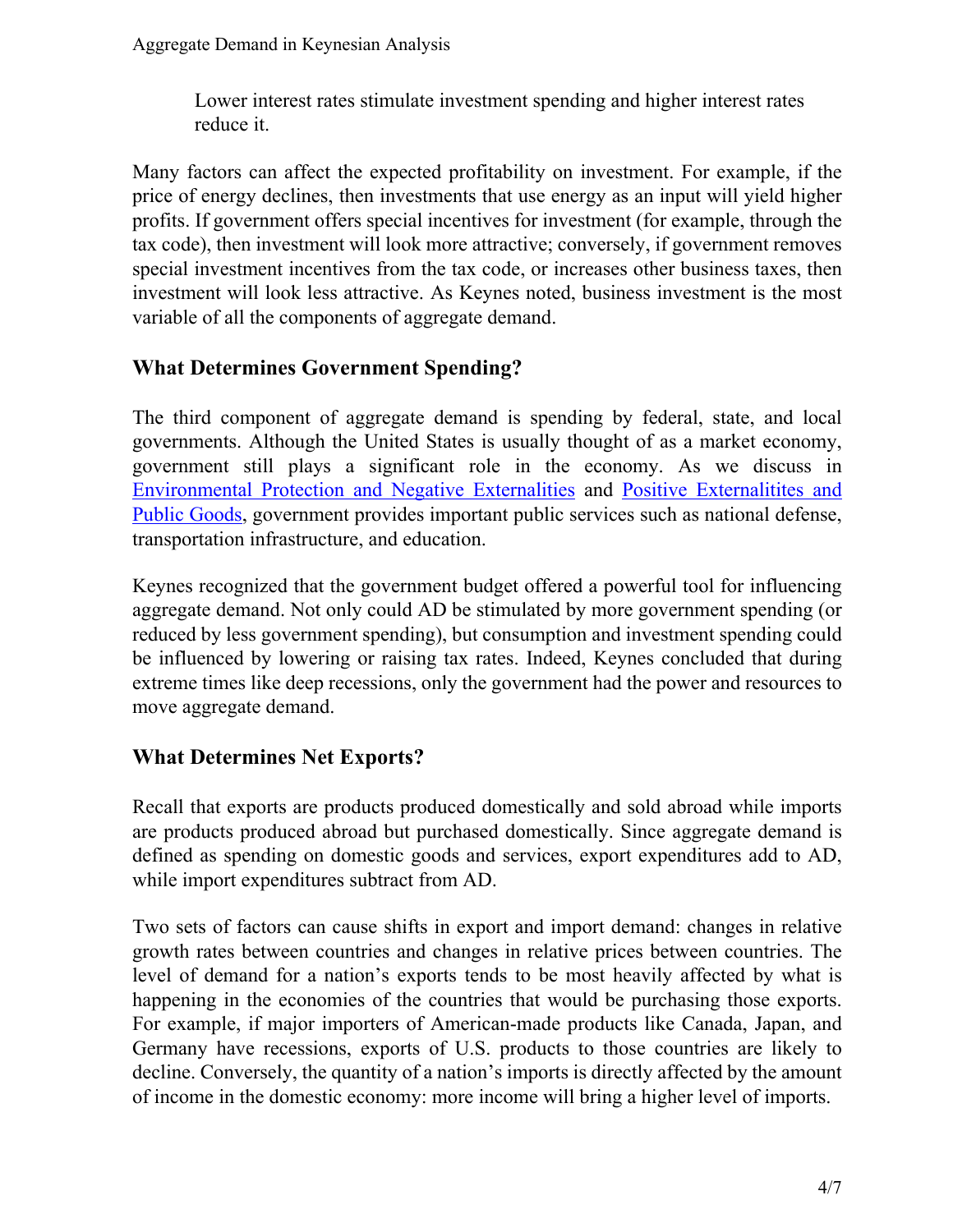Exports and imports can also be affected by relative prices of goods in domestic and international markets. If U.S. goods are relatively cheaper compared with goods made in other places, perhaps because a group of U.S. producers has mastered certain productivity breakthroughs, then U.S. exports are likely to rise. If U.S. goods become relatively more expensive, perhaps because a change in the exchange rate between the U.S. dollar and other currencies has pushed up the price of inputs to production in the United States, then exports from U.S. producers are likely to decline.

[\[link\]](#page-4-0) summarizes the reasons given here for changes in aggregate demand.

<span id="page-4-0"></span>

| Reasons for a Decrease in Aggregate<br>Demand                                                                                                                                                                    | Reasons for an Increase in Aggregate<br>Demand                                                                                                                             |
|------------------------------------------------------------------------------------------------------------------------------------------------------------------------------------------------------------------|----------------------------------------------------------------------------------------------------------------------------------------------------------------------------|
| <b>Consumption</b><br>• Rise in taxes<br>• Fall in income<br>Rise in interest<br>$\bullet$<br>Desire to save more<br>$\bullet$<br>Decrease in wealth<br>$\bullet$<br>Fall in future expected income<br>$\bullet$ | <b>Consumption</b><br>• Decrease in taxes<br>Increase in income<br>Fall in interest rates<br>• Desire to save less<br>• Rise in wealth<br>• Rise in future expected income |
| <b>Investment</b><br>• Fall in expected rate of return<br>• Rise in interest rates<br>Drop in business confidence                                                                                                | <i><b>Investment</b></i><br>• Rise in expected rate of return<br>Drop in interest rates<br>• Rise in business confidence                                                   |
| <b>Government</b><br>• Reduction in government<br>spending<br>Increase in taxes<br>$\bullet$                                                                                                                     | <b>Government</b><br>• Increase in government spending<br>• Decrease in taxes                                                                                              |
| <b>Net Exports</b><br>• Decrease in foreign demand<br>• Relative price increase of U.S.<br>goods                                                                                                                 | <b>Net Exports</b><br>• Increase in foreign demand<br>Relative price drop of U.S. goods                                                                                    |

Determinants of Aggregate Demand

## **Key Concepts and Summary**

Aggregate demand is the sum of four components: consumption, investment, government spending, and net exports. Consumption will change for a number of reasons, including movements in income, taxes, expectations about future income, and changes in wealth levels. Investment will change in response to its expected profitability, which in turn is shaped by expectations about future economic growth, the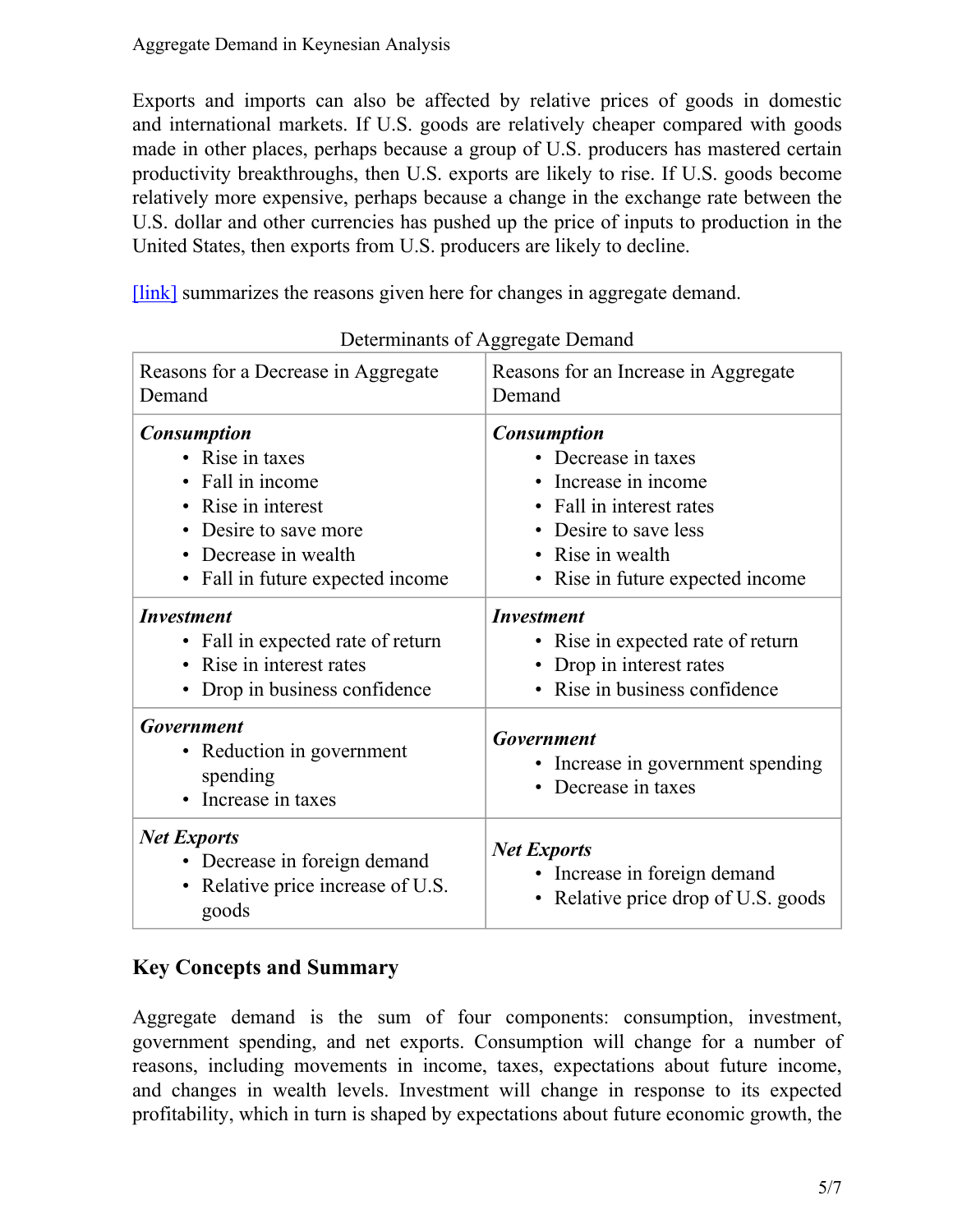creation of new technologies, the price of key inputs, and tax incentives for investment. Investment will also change when interest rates rise or fall. Government spending and taxes are determined by political considerations. Exports and imports change according to relative growth rates and prices between two economies.

#### **Self-Check Questions**

In the Keynesian framework, which of the following events might cause a recession? Which might cause inflation? Sketch AD/AS diagrams to illustrate your answers.

- 1. A large increase in the price of the homes people own.
- 2. Rapid growth in the economy of a major trading partner.
- 3. The development of a major new technology offers profitable opportunities for business.
- 4. The interest rate rises.
- 5. The good imported from a major trading partner become much less expensive.
- 1. An increase in home values will increase consumption spending (due to increased wealth). AD will shift to the right and may cause inflation if it goes beyond potential GDP.
- 2. Rapid growth by a major trading partner will increase demand for exports. AD will shift to the right and may cause inflation if it goes beyond potential GDP.
- 3. Increased profit opportunities will increase business investment. AD will shift to the right and may cause inflation if it goes beyond potential GDP.
- 4. Higher interest rates reduce investment spending. AD will shift to the left and may cause recession if it falls below potential GDP.
- 5. Demand for cheaper imports increases, reducing demand for domestic products. AD will shift to the left and may be recessionary.

In a Keynesian framework, using an AD/AS diagram, which of the following government policy choices offer a possible solution to recession? Which offer a possible solution to inflation?

- 1. A tax increase on consumer income.
- 2. A surge in military spending.
- 3. A reduction in taxes for businesses that increase investment.
- 4. A major increase in what the U.S. government spends on healthcare.
- 1. A tax increase on consumer income will cause consumption to fall, pushing the AD curve left, and is a possible solution to inflation.
- 2. A surge in military spending is an increase in government spending. This will cause the AD curve to shift to the right. If real GDP is less than potential GDP, then this spending would pull the economy out of a recession. If real GDP is to the right of potential GDP, then the AD curve will shift farther to the right and military spending will be inflationary.